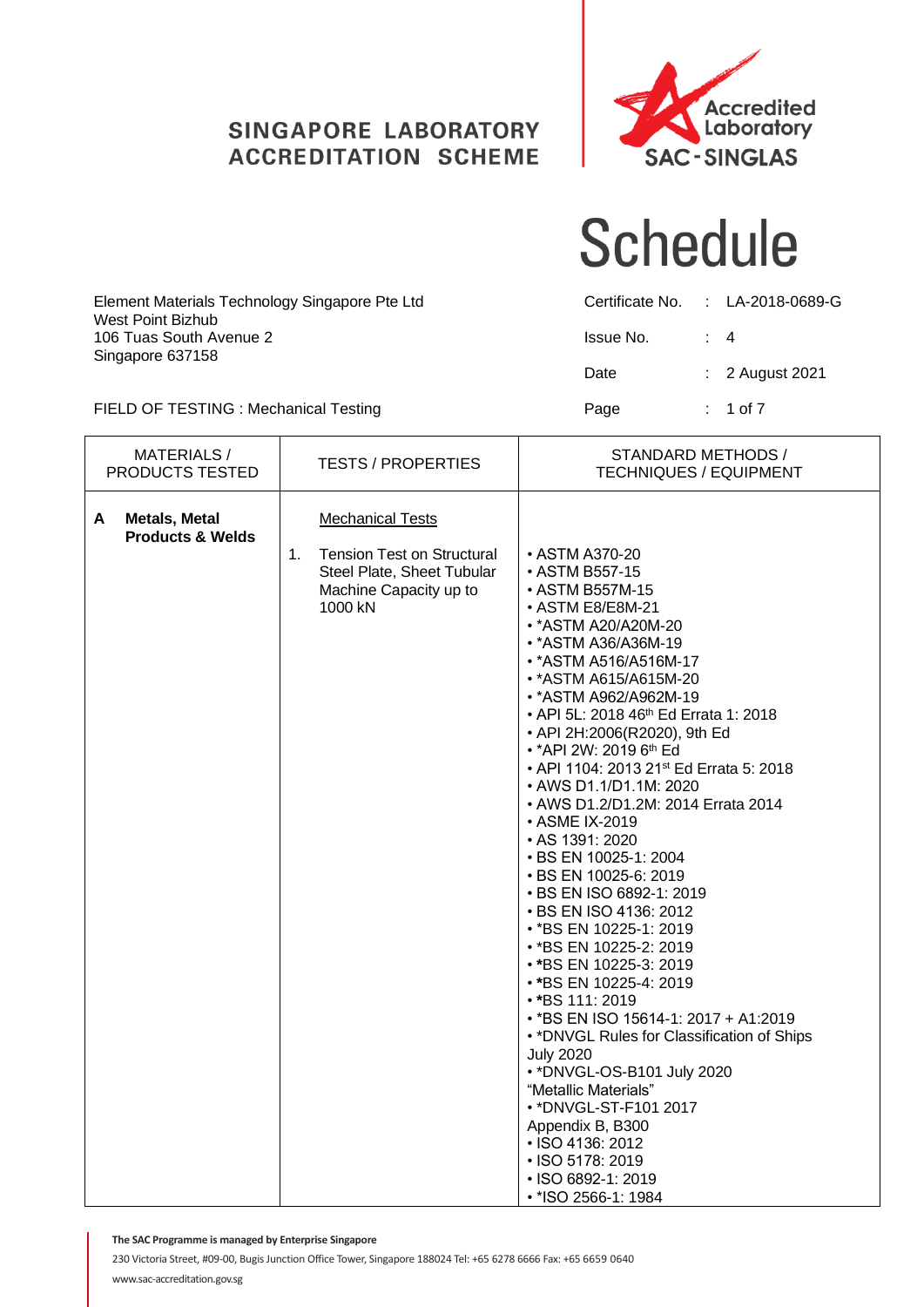

Certificate No. : LA-2018-0689-G Issue No. : 4

Date : 2 August 2021 Page : 2 of 7

| <b>MATERIALS/</b><br><b>TESTS / PROPERTIES</b><br>PRODUCTS TESTED |    |                                                                                                       | STANDARD METHODS /<br><b>TECHNIQUES / EQUIPMENT</b>                                                                                                                                                                                                                                                                                                         |
|-------------------------------------------------------------------|----|-------------------------------------------------------------------------------------------------------|-------------------------------------------------------------------------------------------------------------------------------------------------------------------------------------------------------------------------------------------------------------------------------------------------------------------------------------------------------------|
| <b>Metals, Metal</b><br>A<br><b>Products &amp; Welds</b>          | 2. | <b>Tension Test at Elevated</b><br>Temperature (150°C)                                                | • ASTM E21-20                                                                                                                                                                                                                                                                                                                                               |
|                                                                   | 3. | <b>Tension and Proof Load</b><br><b>Test on Fastener</b>                                              | • ASTM F606/F606M-19<br>• *ASTM A194/A194M-20a<br>• * ASTM A193/A193M-20<br>• *ASTM A962/A962M-19<br>• ISO 898-1: 2013<br>• ISO 898-2: 2012                                                                                                                                                                                                                 |
|                                                                   | 4. | <b>Through-Thickness Tensile</b><br>Test                                                              | • ISO 7778: 2014<br>• * ASTM A770/A770M-03(2018)<br>• *API 2W: 2019 6 <sup>th</sup> Ed<br>• * API 2H: 2006 (R2020), 9th Ed<br>• *BS EN 10164: 2018<br>• *BS EN ISO 11960: 2014<br>• API 5CT:2018, 10th Ed + Addendum 1 (2021)                                                                                                                               |
|                                                                   | 5. | All Weld Tensile Test                                                                                 | • AWS D1.1/D1.1M: 2020<br>• AWS D1.2/D1.2M: 2014 Errata 2014<br>• *BS EN ISO 15614-1: 2017 + A1:2019<br>• * DNVGL-ST-F101 2017                                                                                                                                                                                                                              |
|                                                                   | 6. | Charpy V-notch Impact<br><b>Test Temperature From</b><br><b>Ambient Temperature</b><br>Down to -196°C | • ASTM A370-20<br>• ASTM E23-18<br>• AWS D1.1/D1.1M: 2020<br>• API 5L: 2018 46 <sup>th</sup> Ed Errata 1: 2018<br>• BS EN 10025-1: 2004<br>• BS EN 10025-2: 2019<br>• BS EN ISO 148-1:2016<br>• *BS EN ISO 15614-1: 2017 + A1:2019<br>• *BS EN ISO 11960: 2014<br>• ISO 148-1: 2016<br>• * ASTM A962/A962M-19<br>• * DNVGL-ST-F101 2017<br>Appendix B, B400 |
|                                                                   | 7. | <b>Flattening Test</b>                                                                                | • ASTM A370-20<br>• * ASTM A106/106M-19a<br>• * ASTM A530/A530M-18<br>• *ASTM A1016/A1016M-18a                                                                                                                                                                                                                                                              |
|                                                                   | 8. | Flaring / Flanging Test                                                                               | • ASTM A370-20<br>• * ASTM A1016/A1016M-18a                                                                                                                                                                                                                                                                                                                 |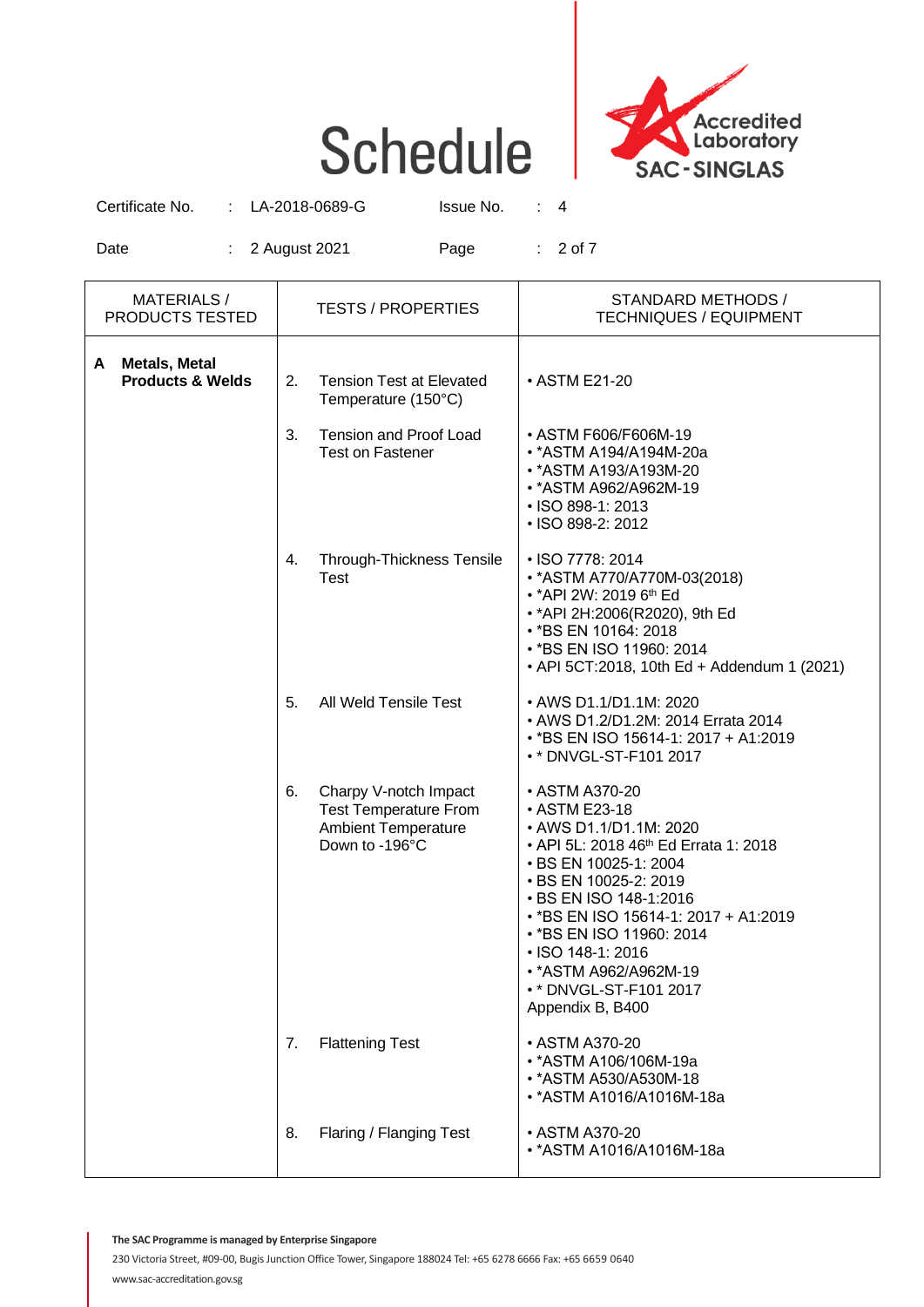

Certificate No. : LA-2018-0689-G Issue No. : 4

Date : 2 August 2021 Page : 3 of 7

| MATERIALS /<br><b>PRODUCTS TESTED</b>          | TESTS / PROPERTIES                                             | STANDARD METHODS /<br><b>TECHNIQUES / EQUIPMENT</b>                                                                                                                                                                                                                                                                                                                                                                                                                                                                            |
|------------------------------------------------|----------------------------------------------------------------|--------------------------------------------------------------------------------------------------------------------------------------------------------------------------------------------------------------------------------------------------------------------------------------------------------------------------------------------------------------------------------------------------------------------------------------------------------------------------------------------------------------------------------|
| A Metals, Metal<br><b>Products &amp; Welds</b> | 9. 3-Point Bend Test                                           | • ASTM A370-20<br>• * ASTM A615/A615M-20<br>• * ASTM A962/A962M-19<br>• ASTM E855/E855M-21<br>• ASTM E190-14<br>• ASTM E290-14<br>• AWS D1.1/D1.1M: 2020<br>• ASME IX-2019<br>$\cdot$ ISO 5173: 2009 + A1: 2011<br>• BS EN ISO 5173: 2010 + A1: 2011<br>• BS EN ISO 7438: 2020<br>• *BS EN ISO 15614-1: 2017 + A1:2019<br>• * BS EN ISO 11960: 2014<br>• AWS D1.2/D1.2M: 2014 Errata 2014<br>• API 5CT:2018, 10th Ed + Addendum 1 (2021)<br>• * DNVGL-ST-F101 2017<br>Appendix B500<br>• API 1104: 2013 21st Ed Errata 5: 2018 |
|                                                | 10. Fracture Test                                              | • AWS D1.1/D1.1M: 2020<br>• AWS D1.2/D1.2M: 2014 Errata 2014<br>• ASME IX-2019<br>• BS EN ISO 9017:2018                                                                                                                                                                                                                                                                                                                                                                                                                        |
|                                                | 11. Fracture Toughness:<br>Single Edge Notch Bend<br>(SENB)    | • BS 7448-1: 1991<br>• BS 7448-2: 1997<br>• BS EN ISO 15653: 2018<br>• API RP 2Z: 2005 4 <sup>th</sup> Ed Reapproved 2020<br>• API 1104: 2013 21st Ed Errata 5:2018<br>• * DNVGL-ST-F101 2017<br>Appendix B, B800<br>• ISO 12135: 2016<br>• ASTM E1820-20b                                                                                                                                                                                                                                                                     |
|                                                | 12. Fracture Toughness:<br>Single Edge Notch Tension<br>(SENT) | • DNVGL RP-F108-2019                                                                                                                                                                                                                                                                                                                                                                                                                                                                                                           |
|                                                | 13. Nick-Break Test                                            | • API 1104:2013 21st Ed Errata 5:2018                                                                                                                                                                                                                                                                                                                                                                                                                                                                                          |
|                                                | 14. Fatigue Testing of<br><b>Reinforcing Bar</b>               | • BS 4449: 2005 + A3: 2016                                                                                                                                                                                                                                                                                                                                                                                                                                                                                                     |
|                                                | 15. Shear Strength                                             | • ASTM A264-12(2019)<br>• ASTM A265-12(2019)                                                                                                                                                                                                                                                                                                                                                                                                                                                                                   |

**The SAC Programme is managed by Enterprise Singapore**

230 Victoria Street, #09-00, Bugis Junction Office Tower, Singapore 188024 Tel: +65 6278 6666 Fax: +65 6659 0640 www.sac-accreditation.gov.sg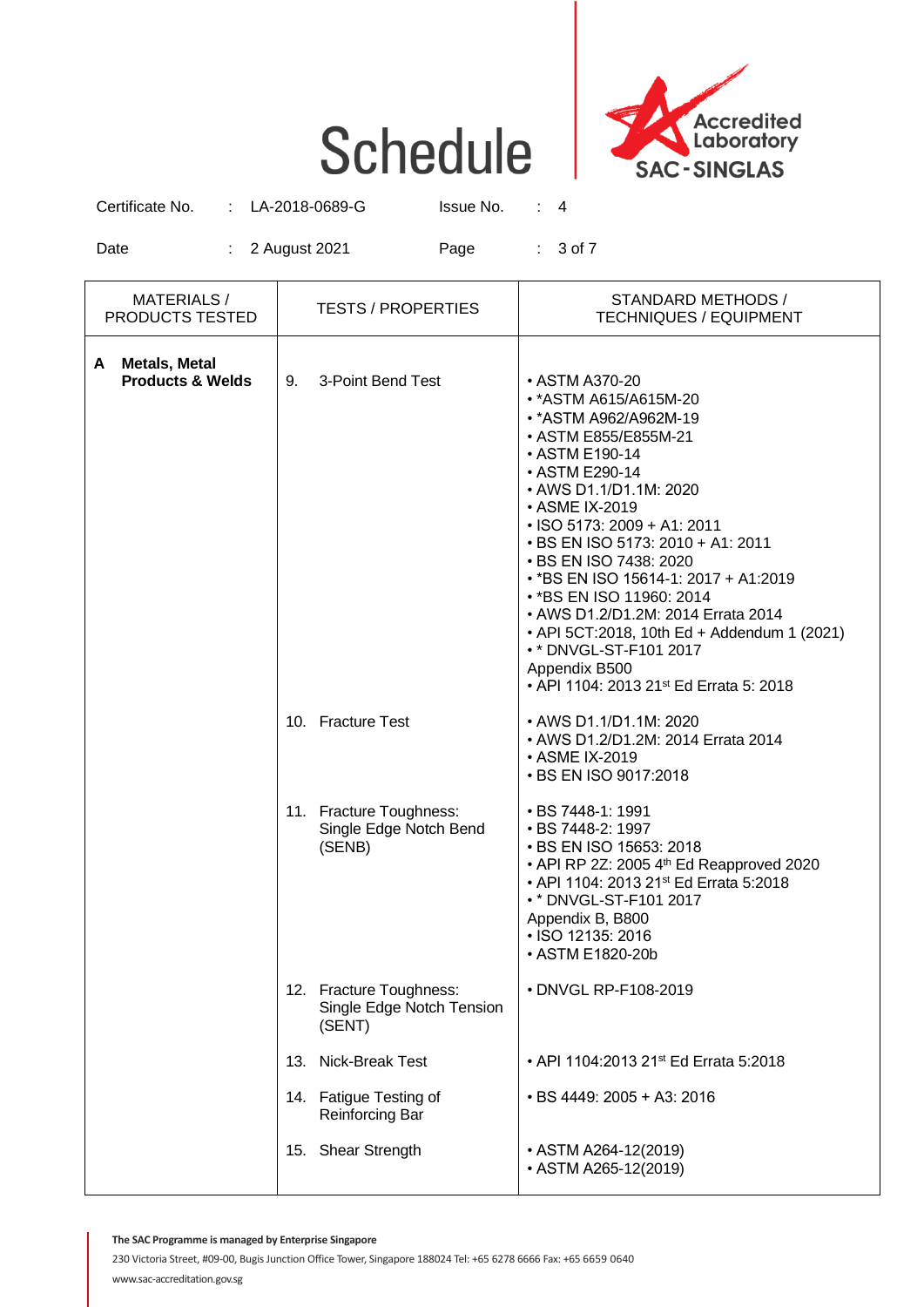

Certificate No. : LA-2018-0689-G Issue No. : 4

Date : 2 August 2021 Page : 4 of 7

|   | <b>MATERIALS/</b><br>PRODUCTS TESTED                | <b>TESTS / PROPERTIES</b> |                                        | STANDARD METHODS /<br><b>TECHNIQUES / EQUIPMENT</b>                                                                                                          |  |
|---|-----------------------------------------------------|---------------------------|----------------------------------------|--------------------------------------------------------------------------------------------------------------------------------------------------------------|--|
| A | <b>Metals, Metal</b><br><b>Products &amp; Welds</b> |                           | Metallography                          |                                                                                                                                                              |  |
|   |                                                     |                           | 16. Vickers Hardness Test              | • ASTM A370-20<br>• * ASTM A962/A962M-19<br>• ASTM E92-17                                                                                                    |  |
|   |                                                     |                           |                                        | • BS EN ISO 6507-1: 2018<br>• * DNVGL-ST-F101 2017<br>Appendix B, B1003<br>• * DNVGL-ST-F101 2017<br>Appendix B, B1011                                       |  |
|   |                                                     |                           | 17. Rockwell Hardness Test             | • BS EN ISO 6508-1: 2016<br>• ASTM E18-20<br>• ASTM A370-20<br>• * DNVGL-ST-F101 2017<br>Appendix B, B1011<br>• * ASTM A962/A962M-19                         |  |
|   |                                                     |                           | 18. Brinell Hardness Test              | • BS EN ISO 6506-1: 2014<br>• ASTM E10-18<br>• ASTM A370-20<br>• * DNVGL-ST-F101 2017<br>Appendix B, B1011<br>• * ASTM A962/A962M-19                         |  |
|   |                                                     |                           | 19. Microindentation Hardness<br>Test  | • ASTM E384-17                                                                                                                                               |  |
|   |                                                     |                           | 20. Macroetching of Metals &<br>Alloys | • ASTM E340-15<br>• ASME IX-2019<br>• AWS D1.1/D1.1M: 2020<br>• * DNVGL-ST-F101 2017<br>Appendix B, B1001<br>• ASTM E381: 2020<br>• ASTM A604/A604M-07(2017) |  |
|   |                                                     |                           | 21. Macroscopic Examination            | • ASME IX-2019<br>• AWS D1.1/D1.1M: 2020<br>• * DNVGL-ST-F101 2017<br>Appendix B, B1001<br>• BS EN ISO 17639: 2013<br>• ISO 5817: 2014                       |  |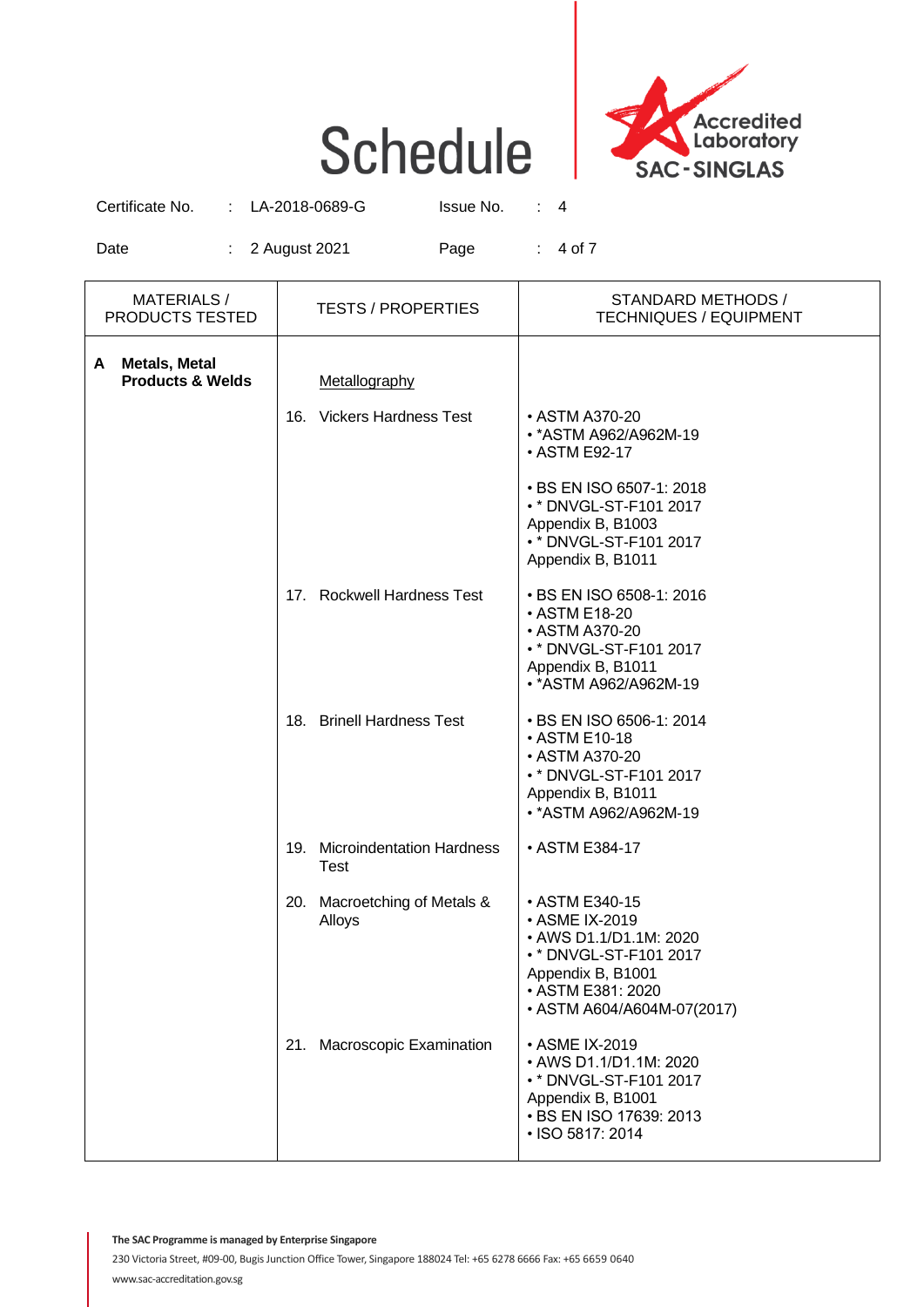

Certificate No. : LA-2018-0689-G Issue No. : 4

Date : 2 August 2021 Page : 5 of 7

|   | MATERIALS /<br>PRODUCTS TESTED                      |     | <b>TESTS / PROPERTIES</b>                         | STANDARD METHODS /<br><b>TECHNIQUES / EQUIPMENT</b>                                                                                                |
|---|-----------------------------------------------------|-----|---------------------------------------------------|----------------------------------------------------------------------------------------------------------------------------------------------------|
|   |                                                     |     | 22. Microetching of Metals &<br>Alloys            | • ASTM E407-07(2015)e1<br>• * DNVGL-ST-F101 2017<br>Appendix B, B1002                                                                              |
| A | <b>Metals, Metal</b><br><b>Products &amp; Welds</b> |     | 23. Microscopic Examination                       | • ASTM E562-19e1<br>• ASTM E45-18a<br>• BS EN 1321: 1997<br>• BS EN ISO 17639: 2013<br>• * DNVGL-ST-F101 2017<br>Appendix B, B1002                 |
|   |                                                     |     | 24. Sample Preparation                            | • ASTM E3-11(2017)                                                                                                                                 |
|   |                                                     |     | 25. Determination of Average<br><b>Grain Size</b> | • ASTM E112-13                                                                                                                                     |
|   |                                                     |     | <b>Corrosion Tests</b>                            |                                                                                                                                                    |
|   |                                                     |     | 26. Corrosion Testing                             | • ASTM G48 - 11(2020)e1, Practice A<br>• ASTM G48 - 11(2020)e1, Practice C<br>• ASTM G48 - 11(2020)e1, Practice E<br>• ASTM A923:2014 Method C     |
|   |                                                     |     | 27. Pitting Corrosion                             | • * DNVGL-ST-F101 2017<br>Appendix B, C200                                                                                                         |
|   |                                                     | 28. | Intergranular Corrosion                           | • ASTM A262-15, Practice A<br>• ASTM A262-15, Practice B<br>• ASTM A262-15, Practice C<br>• ASTM A262-15, Practice E<br>• ASTM A262-15, Practice F |
|   |                                                     |     | 29. Hydrogen Induced Cracking<br>(HIC)            | • NACE TM0284-2016<br>• * DNVGL-ST-F101 2017<br>Appendix B, C300                                                                                   |
|   |                                                     |     | 30. Sulfide Stress Cracking<br>(SSC)              | • NACE TM0177-2016<br>• NACE TM0316-2016<br>• ASTM G39-99(2016)<br>$\cdot$ EFC No. 16<br>• * DNVGL-ST-F101 2017<br>Appendix B, C400                |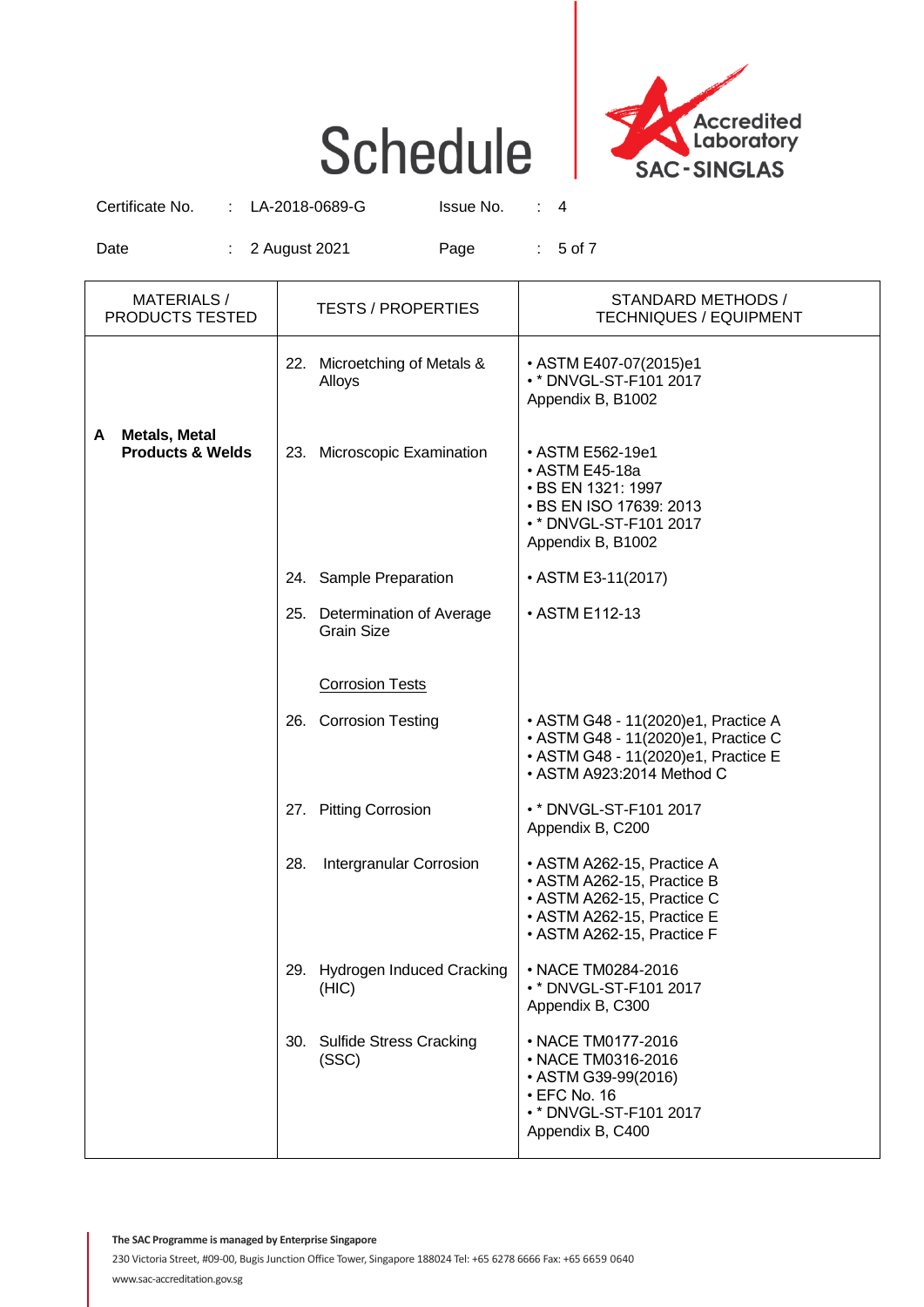

Certificate No. : LA-2018-0689-G Issue No. : 4

Date : 2 August 2021 Page : 6 of 7

| <b>MATERIALS/</b><br>PRODUCTS TESTED | <b>TESTS / PROPERTIES</b>                                                                                    | STANDARD METHODS /<br><b>TECHNIQUES / EQUIPMENT</b>                                                                                                                                                                                                                                      |
|--------------------------------------|--------------------------------------------------------------------------------------------------------------|------------------------------------------------------------------------------------------------------------------------------------------------------------------------------------------------------------------------------------------------------------------------------------------|
|                                      | 31. Detecting Susceptibility to<br>Intergranular Corrosion<br>(Ferric Sulfate - Sulfuric<br><b>Acid Test</b> | • ASTM G28-02(2015) Method A                                                                                                                                                                                                                                                             |
|                                      | Coatings<br>32. Cathodic Disbondment                                                                         | • AFNOR NF A49-711 (1992), Annex K<br>• AFNOR NF EN 10329 (A49-716), Annex E<br>• NACE SP0394-2013, Appendix F<br>• CSA Z245.20-14 Section 12.8 Update No. 3,<br>May 2016<br>• ISO 21809-1: 2018, Annex H<br>• ISO 21809-3: 2016, Annex G<br>• ASTM G8-96(2019)<br>• ASTM G42-11(2019)e1 |
|                                      | 33. Hot-Water Soak                                                                                           | • NACE SP0394-2013, Appendix J<br>• ISO 21809-3: 2016, Annex I                                                                                                                                                                                                                           |
|                                      | 34. Nondestructive<br>Measurement of Film<br><b>Thickness of Pipeline</b><br>Coatings on Steel               | • ASTM D7091-20<br>• ISO 21809-1: 2018, Annex A<br>• ISO 21809-3: 2016, Annex B                                                                                                                                                                                                          |
|                                      | 35. Penetration Resistance of<br><b>Pipeline Coatings (Blunt</b><br>Rod)                                     | • ISO 21809-3: 2016, Annex E (excluding<br>pressure of 0.10 N/mm <sup>2</sup> )                                                                                                                                                                                                          |
|                                      | 36. Holiday Detection                                                                                        | • ASTM G62-14<br>• ISO 21809-1: 2018, Annex B<br>• ISO 21809-3: 2016, Annex C                                                                                                                                                                                                            |
|                                      | 37. Pull-off Test for Adhesion                                                                               | • ISO 4624: 2016<br>• BS EN ISO 4624: 2016                                                                                                                                                                                                                                               |
|                                      | 38. Adhesion or Cohesion<br>Strength of Thermal Spray<br>Coatings                                            | • CSA Z245.20-14 Section 12.14 Update No. 3,<br>May 2016                                                                                                                                                                                                                                 |
|                                      | 39. Peel Strength Test                                                                                       | • ISO 21809-1: 2018, Annex C<br>• ISO 21809-3: 2016, Annex H                                                                                                                                                                                                                             |
|                                      | 40. Impact Test                                                                                              | • ISO 21809-3:2016, Annex D                                                                                                                                                                                                                                                              |

\* Product Specification